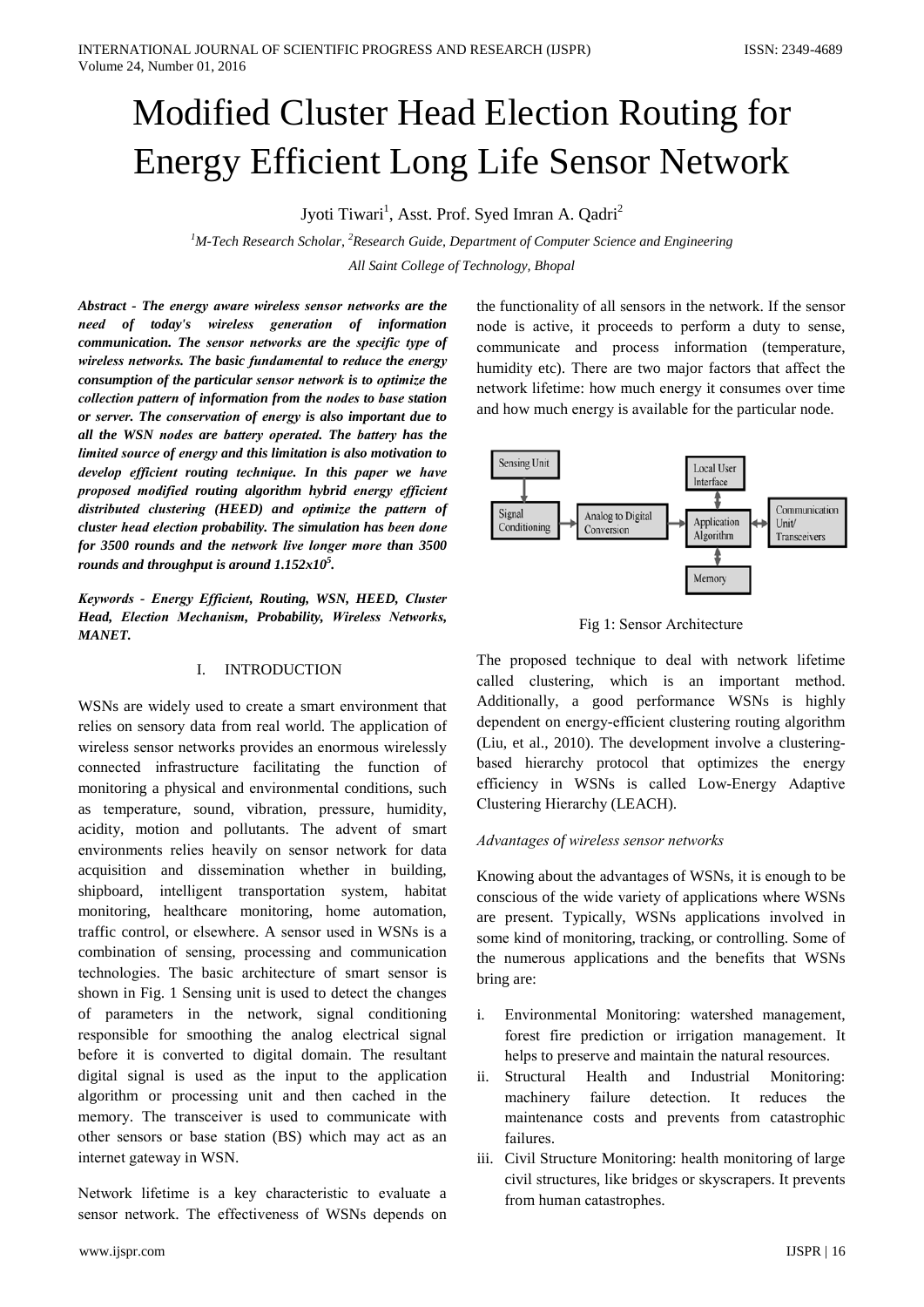iv. Medical Health-care: telemedicine, remote health monitoring. Allows doctors in remote and rural areas to consult with specialists in urban areas, remote handling of medical equipment (tele-surgery), etc.

### II. PROPOSED METHODOLOGY

The wireless sensor network a subset of mobile ad-hoc network has lot of challenges to reduce the energy consumption of sensor nodes or wireless nodes to live longer in network and keep communicating with the network. Here we have to work out main areas by which a node can live longer and i.e. either make batteries (source of energy) equipped with nodes having larger in size or the material having larger charges saving capability but this approach having limited capabilities because the larger battery size make sensor node more bulk which is not feasible in any case, and to finding out the material has larger charge storing capability is also tough task to do. Instead doing above things another method is to make transfer of information on network more efficient. For this many routing protocols has been given as we discussed in the previous sections.



Fig. 3.1 Flow Chart of the Proposed Methodology

### **III. SIMULATION OUTCOMES**

Wireless Sensor Network (WSN) is having lots of research areas to work on and here we have chosen routing protocol to make network life span more than the previous work. The simulation performed on hybrid energy efficient distributed clustering (HEED) which is based on reducing the data aggregation energy. The simulated results are in terms of number of alive nodes and numbers of dead nodes versus number of transmission rounds and packets sent to base station and packets sent to cluster curves.

In existing work life span of the network with Enhanced MODLEACH is calculated up to 3500 transmission rounds. If the network sustain for more number of rounds means life span of the network is going better. In proposed approach the life span of the network reaches more than 3500 rounds in 400x400 network, which is greater than the previous work.



Fig. 4.1 Network Life Time (Alive Nodes vs Rounds) of Proposed Methodology



Fig. 4.2 Network Life Time (Dead Nodes vs Rounds) of Proposed Methodology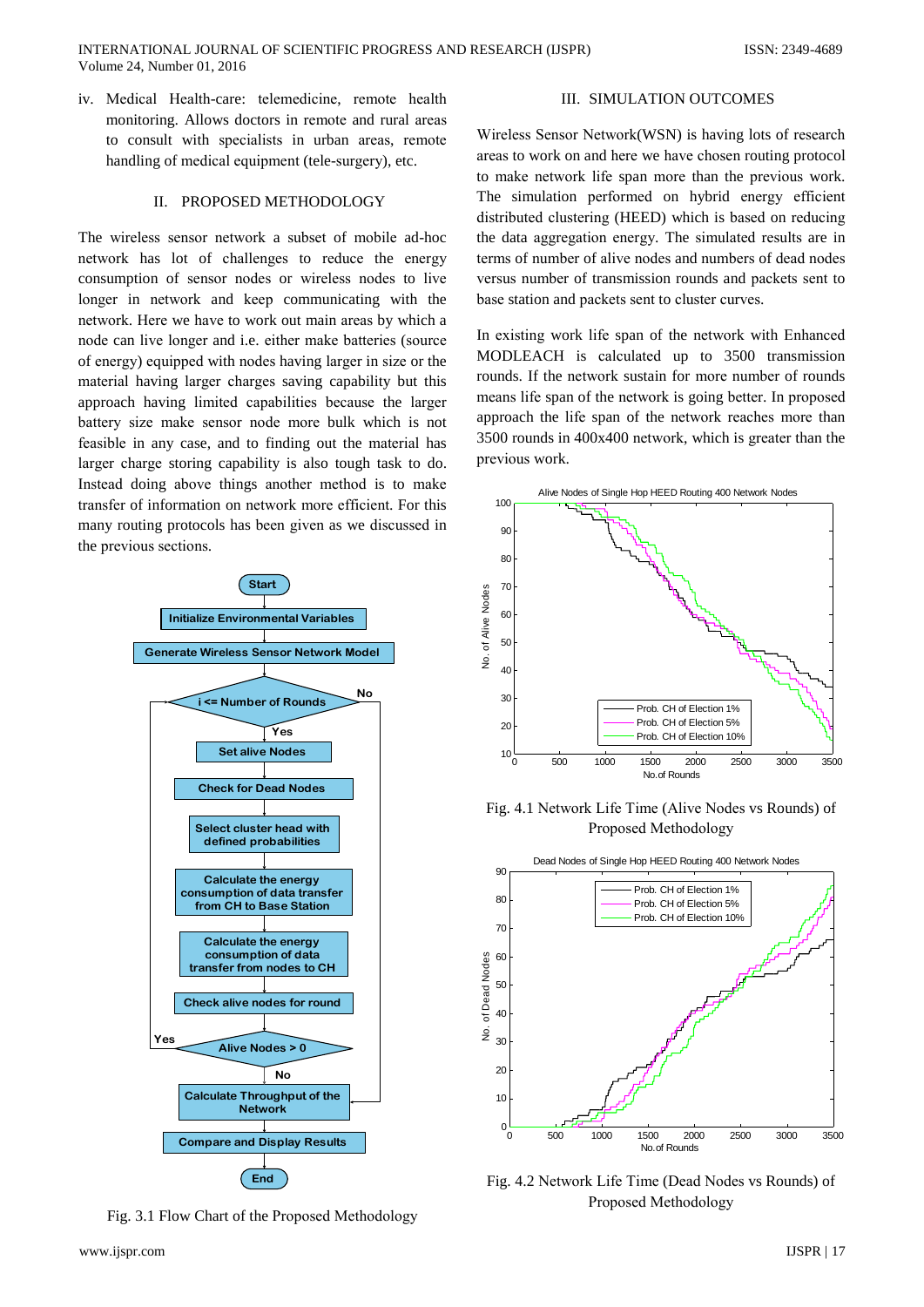$x$  10<sup>4</sup> Throughput of Single Hop HEED Routing 400 Network Nodes



Fig. 4.3 Packets Sent to Base Station of Proposed Methodology



Fig. 4.4 Packets Sent to Cluster Head of Proposed Methodology

## IV. CONCLUSION AND FUTURE SCOPE

The wireless sensor network (WSN) is need to be sustain longer to stay with the network, and from the proposed methodology and its simulation results analyzed that with the lower election probability of cluster head in the hybrid energy efficient distributed clustering (HEED) routing will have longer network lifetime which is higher than the existing methodologies. During simulation of proposed methodology number of dead nodes versus transmission rounds are calculated and the same for alive nodes and throughput i.e. packets send to base station also calculated for different probabilities and found longer network lifetime (the sensor nodes survived to more number of transmission rounds) with better throughput. With the analysis of other network parameters like network area, initial energy etc. researcher will make out something more robust routing protocols which have lower energy consumption and higher network lifetime.

#### **REFERENCES**

- [1] Arabi, Z., HERF: A hybrid energy efficient routing using a fuzzy method in Wireless Sensor Networks, Intelligent and Advanced Systems (ICIAS), 2010 International Conference on, vol., no., pp.1,6, 15-17 June 2010.
- W. R. Heinzelman, A. Chandrakasan, and H. Balakrishnan,  $\lceil 2 \rceil$ Energy efficient communication protocol for wireless microsensor networks, Proceedings of the IEEE Hawaii International Conference on System Sciences, pp. 1-10, Maui. HI. USA. January 2000.
- [3] Ahmad, A.; Latif, K.; Javaid, N.; Khan, A.; Qasim, U., "Density controlled divide-and-rule scheme for energy efficient routing in Wireless Sensor Networks," in Electrical and Computer Engineering (CCECE), 2014 26th Annual IEEE Canadian Conference on, vol., no., pp.1-4, 5-8 May 2014.
- [4] Katiyar, V., Chand, N., Gautam, G.C., Kumar, A., Improvement in LEACH protocol for large-scale wireless sensor networks, Emerging Trends in Electrical and Computer Technology (ICETECT), 2011 International Conference on, vol., no., pp.1070,1075, 23-24 March 2011.
- Chand, K.K., Bharati, P.V., Ramanjaneyulu, B.S.,  $\lceil 5 \rceil$ Optimized Energy Efficient Routing Protocol for life-time improvement in Wireless Sensor Networks, Advances in Engineering, Science and Management (ICAESM), 2012 International Conference on, vol., no., pp.345,349, 30-31 March 2012.
- $[6]$ Bista, R., Yong-ki Kim, Jae-Woo Chang, A New Approach for Energy-Balanced Data Aggregation in Wireless Sensor Networks, Computer and Information Technology, 2009. CIT '09. Ninth IEEE International Conference on, vol.2, no., pp.9,15, 11-14 Oct. 2009.
- [7] Lindsey, S. Raghavendra, C. and Sivalingam, K. M. Data gathering in Sensor Networks using the energy delay metric, IEEE transactions on parallel and distributed systems, Vol. 13, No. 9, pp 924-935, 2002.
- [8] W. Heinzelman, A. Chandrakasan, H. Balakrishnan, An application specific protocol architecture for wireless microsensor networks, **IEEE** Trans. Wireless communication, vol.1, no.4, pp 660-670, Oct. 2002.
- [9] S. Lindsey and C. S. Raghavendra, PEGASIS: power efficient gathering in sensor information systems, Proceedings of the IEEE Aerospace Conference, Big Sky, MT, USA, pp 1125-1130, March 2002.
- [10] A. Manjeshwar and D. P. Agrawal, APTEEN: a hybrid protocol for efficient routing and comprehensive information retrieval in wireless sensor networks, Proceedings of the 2nd International Workshop on Parallel and Distributed Computing Issues in Wireless Networks and Mobile Computing, Ft. Lauderdale, FL, USA, April 2002.
- [11] A. Manjeshwar and D. P. Agrawal, TEEN: a protocol for enhanced efficiency in wireless sensor networks, Proceedings of the <sup>1st</sup> International Workshop on Parallel and Distributed Computing Issues in Wireless Networks and Mobile Computing, San Francisco, USA, April 2001.
- [12] Yanwei Wu, Xiang-yang Li, Mo Li, Wei Lou, Energy-Efficient Wake-Up Scheduling for Data Collection and Aggregation, Parallel and Distributed Systems, IEEE Transactions on, vol.21, no.2, pp.275,287, Feb. 2010.